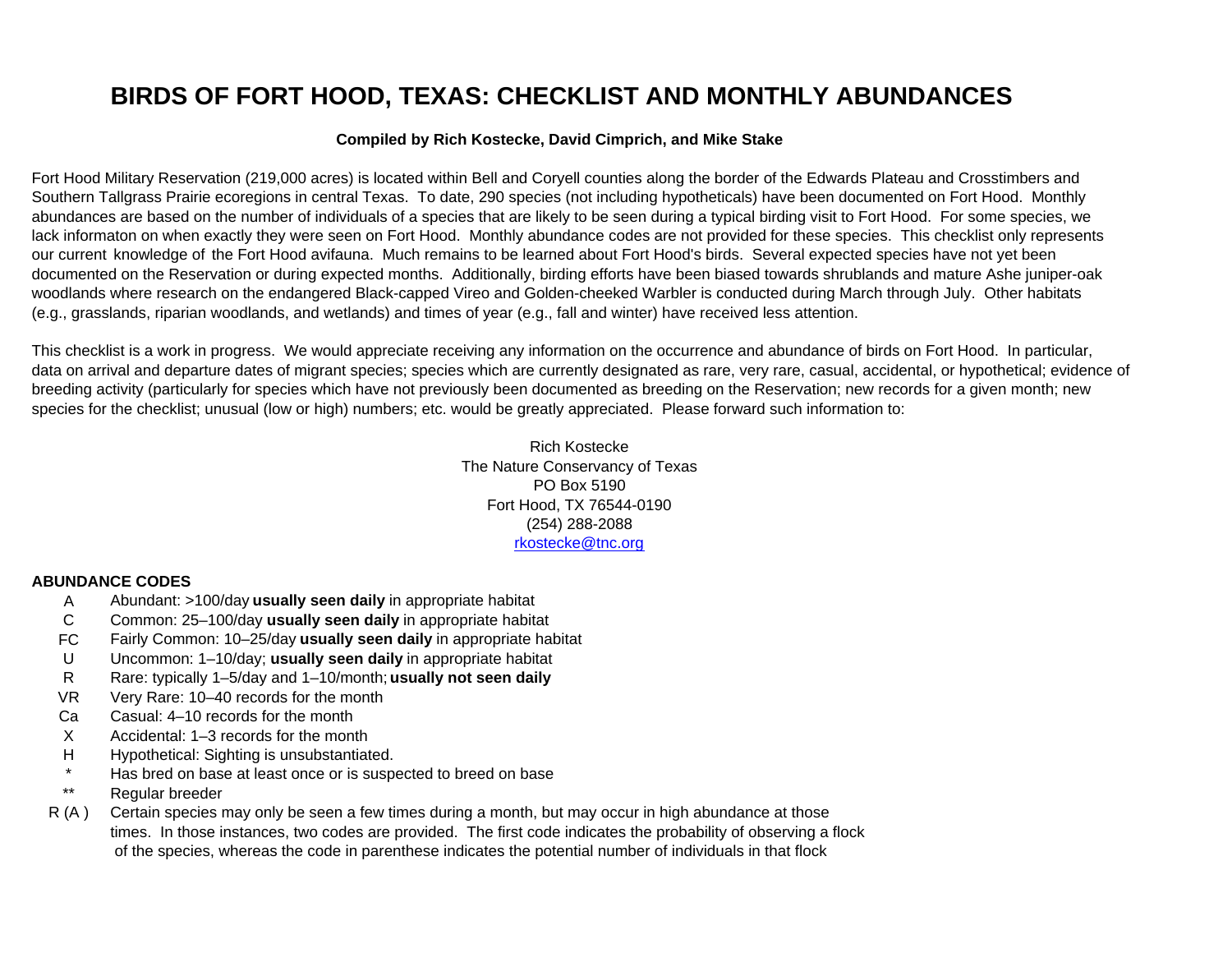| <b>SPECIES</b>                   | Jan            | Feb          | Mar          | Apr            | <b>May</b>                | June           | July         | Aug        | <b>Sep</b>   | Oct          | Nov            | <b>Dec</b>   |
|----------------------------------|----------------|--------------|--------------|----------------|---------------------------|----------------|--------------|------------|--------------|--------------|----------------|--------------|
| <b>Waterfowl</b>                 |                |              |              |                |                           |                |              |            |              |              |                |              |
| <b>Greater White-frntd Goose</b> |                | X            |              |                |                           |                |              |            |              | $\mathsf X$  |                |              |
| Snow Goose                       | $\pmb{\times}$ |              |              |                |                           |                |              |            | X            |              |                |              |
| "Canada" Goose                   |                |              |              | Χ              |                           |                |              |            |              |              | X              |              |
| Wood Duck**                      | $\mathsf{R}$   | FC           | R            | ${\sf R}$      | ${\sf R}$                 | ${\sf R}$      | $\mathsf{R}$ | R          | R            | R            | $\mathsf R$    | R            |
| Gadwall                          | U              | U            | U            | $\mathsf R$    |                           |                |              |            | $\mathsf R$  | <b>FC</b>    | U              | U            |
| American Wigeon                  | U              | $\mathsf{R}$ |              |                |                           |                |              |            | $\mathsf{R}$ | U            | FC             | U            |
| Mallard                          | $\mathsf{R}$   | FC           | R            | R              |                           |                |              |            | $\mathsf{R}$ | R            | U              | $\mathsf{R}$ |
| <b>Blue-winged Teal</b>          |                |              | FC           | $\mathsf C$    | $\sf U$                   |                |              | ${\sf FC}$ | C            |              |                |              |
| Cinnamon Teal                    |                |              |              | $\mathsf X$    |                           |                |              |            |              |              |                |              |
| Northern Shoveler                |                |              | R            | ${\sf R}$      |                           |                |              |            |              |              |                |              |
| Northern Pintail                 |                | FC           |              |                |                           |                |              |            | R            | ${\sf FC}$   | ${\sf FC}$     |              |
| Green-winged Teal                |                | $\mathsf C$  |              |                |                           |                |              |            | $\mathsf{R}$ | $\sf U$      |                |              |
| Canvasback                       |                | ${\sf R}$    |              |                |                           |                |              |            |              |              | ${\sf FC}$     |              |
| Redhead                          |                | Α            | Α            | R              |                           |                |              |            |              | ${\sf FC}$   | $\mathsf C$    |              |
| Ring-necked Duck                 | U              | U            | U            | ${\sf R}$      |                           |                |              |            |              |              | $\mathsf{C}$   | U            |
| <b>Greater Scaup</b>             | X              |              |              |                |                           |                |              |            |              |              |                |              |
| Lesser Scaup                     | $\mathsf C$    | $\mathsf C$  | C            | $\mathsf C$    |                           |                |              |            |              | <b>FC</b>    | Α              | C            |
| <b>Bufflehead</b>                |                |              |              |                |                           |                |              |            |              |              |                |              |
| Hooded Merganser                 |                |              |              |                |                           |                |              |            |              |              | $\pmb{\times}$ |              |
| Common Merganser                 |                |              |              |                |                           |                |              |            |              |              |                |              |
| Red-breasted Merganser           |                |              |              |                |                           |                |              |            |              |              |                |              |
| <b>Ruddy Duck</b>                | U              | U            | U            | FC             |                           |                |              |            |              | ${\sf R}$    | $\sf U$        | <b>FC</b>    |
| <b>Turkey &amp; Quail</b>        |                |              |              |                |                           |                |              |            |              |              |                |              |
| Wild Turkey**                    | U              | $\sf U$      | U            | U              | $\sf U$                   | U              | U            | U          | U            | $\sf U$      | U              | $\sf U$      |
| Northern Bobwhite**              | $\mathsf{R}$   | $\mathsf{R}$ | R            | U              | $\mathsf U$               | U              | U            | U          | $\mathsf R$  | $\mathsf{R}$ | $\mathsf R$    | $\mathsf{R}$ |
| <b>Loons &amp; Grebes</b>        |                |              |              |                |                           |                |              |            |              |              |                |              |
| Common Loon                      |                |              |              |                |                           |                |              |            |              |              | X              |              |
| Pied-billed Grebe                | $\sf U$        | U            | U            | R              | $\boldsymbol{\mathsf{X}}$ | $\pmb{\times}$ | X            | X          | U            | U            | U              | U            |
| <b>Horned Grebe</b>              |                |              | X            |                |                           |                |              |            |              |              | $\mathsf X$    |              |
| <b>Eared Grebe</b>               |                |              |              |                |                           |                |              |            |              |              | $\mathsf X$    |              |
| Red-necked Grebe                 |                |              |              | X              |                           |                |              |            |              |              |                |              |
| <b>Pelicans &amp; Cormorants</b> |                |              |              |                |                           |                |              |            |              |              |                |              |
| American White Pelican           |                |              | $R$ (FC)     | R(A)           | R(C)                      | X              |              |            |              | X            | $\mathsf X$    |              |
| <b>Brown Pelican</b>             |                |              |              |                |                           |                | X            |            |              |              |                |              |
| Neotropic Cormorant              |                |              | $\mathsf{X}$ | $\mathsf{X}^-$ | ${\sf CA}$                | $\mathsf X$    |              |            |              |              |                |              |
| Double-crested Cormorant         | FC             | ${\sf FC}$   | $\mathsf C$  | $\mathsf C$    | $\sf U$                   |                |              |            | R            | $\mathbf C$  | ${\sf FC}$     | ${\sf FC}$   |
| <b>Herons</b>                    |                |              |              |                |                           |                |              |            |              |              |                |              |
| Great Blue Heron**               | $\mathsf U$    | $\sf U$      | $\sf U$      | U              | $\sf U$                   | $\sf U$        | U            | U          | U            | U            | U              | U            |
| <b>Great Egret</b>               |                |              |              | ${\sf FC}$     | $\mathsf{R}$              | $\mathsf{R}$   | $\sf U$      | U          | ${\sf FC}$   | R            | $\mathsf X$    |              |
| Snowy Egret                      |                |              |              | U              |                           |                | $\mathsf{R}$ | ${\sf FC}$ | U            | R            |                |              |
| Little Blue Heron                |                |              |              | U              | $\mathsf{R}$              | $\mathsf{R}$   |              |            |              | $\mathsf X$  |                |              |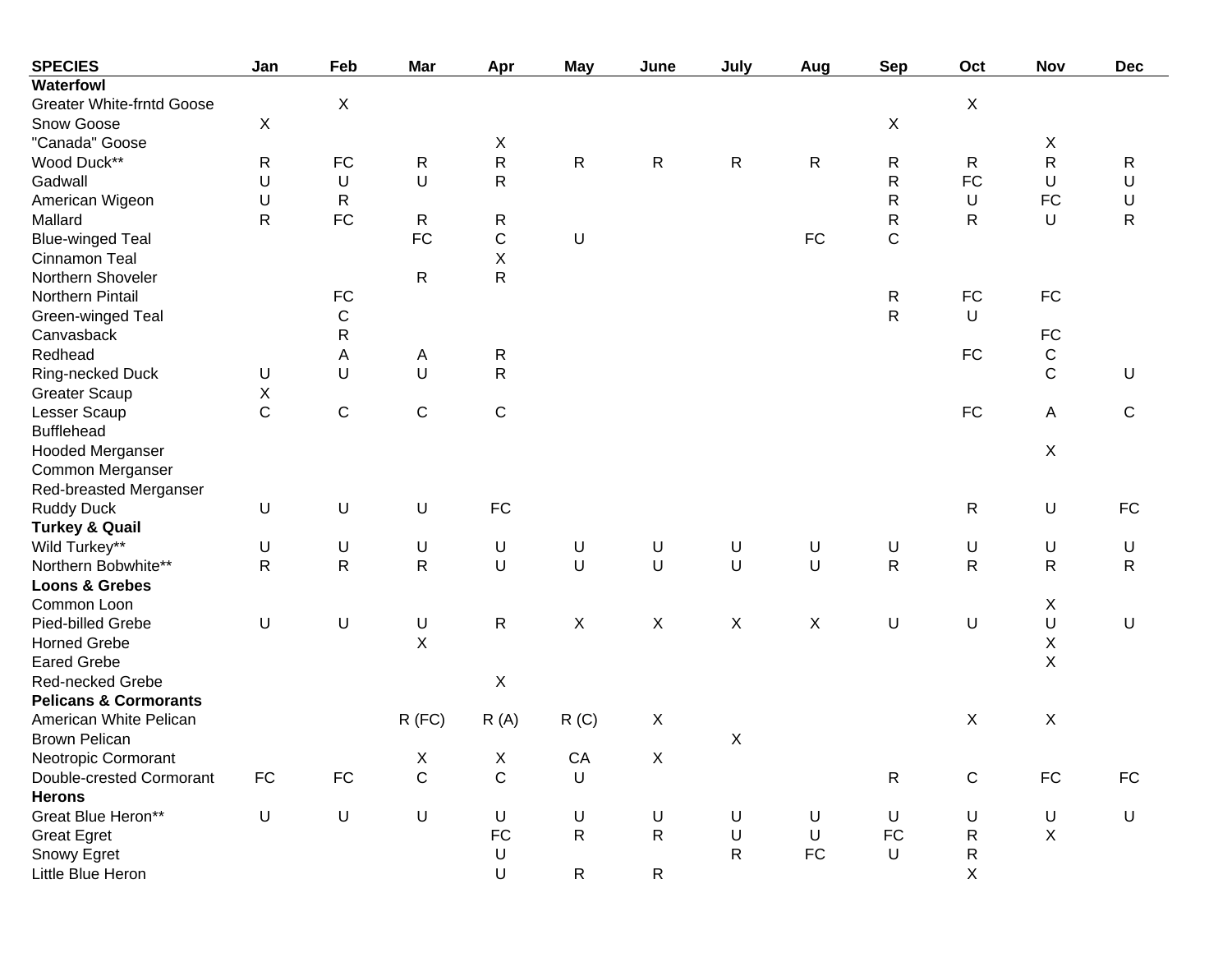| <b>SPECIES</b>                 | Jan          | Feb          | <b>Mar</b>  | Apr         | <b>May</b>                | June         | July           | Aug             | <b>Sep</b>  | Oct          | Nov         | <b>Dec</b>   |
|--------------------------------|--------------|--------------|-------------|-------------|---------------------------|--------------|----------------|-----------------|-------------|--------------|-------------|--------------|
| <b>Tricolored Heron</b>        |              |              |             |             |                           |              | $\overline{X}$ | $\overline{Ca}$ |             |              |             |              |
| <b>Cattle Egret</b>            |              |              | FC          | C           | ${\sf FC}$                | X            |                |                 | <b>FC</b>   | U            |             |              |
| Green Heron**                  |              |              |             | $\mathsf R$ | $\sf U$                   | U            | U              | $\sf U$         | $\cup$      |              |             |              |
| Yellow-crwnd Night-heron       |              |              |             |             | R                         | $\mathsf{R}$ | ${\sf R}$      |                 |             |              |             |              |
| <b>Ibises &amp; Spoonbills</b> |              |              |             |             |                           |              |                |                 |             |              |             |              |
| Roseate Spoonbill              |              |              |             |             |                           |              |                | X               |             |              |             |              |
| <b>Vultures</b>                |              |              |             |             |                           |              |                |                 |             |              |             |              |
| <b>Black Vulture**</b>         | U            | U            | U           | FC          | $\sf U$                   | U            | U              | FC              | U           | U            | U           | U            |
| Turkey Vulture**               | $\mathsf C$  | $\mathbf C$  | $\mathsf C$ | $\mathsf C$ | $\mathbf C$               | $\mathsf C$  | $\mathsf C$    | $\mathbf C$     | C           | $\mathsf C$  | $\mathsf C$ | C            |
| Kites, Hawks & Eagles          |              |              |             |             |                           |              |                |                 |             |              |             |              |
| Osprey*                        | ${\sf R}$    | R            | R           | U           | R                         | ${\sf R}$    | $\mathsf{R}$   | $\mathsf{R}$    | R           | U            | U           | R            |
| Swallow-tailed Kite            |              |              |             |             | X                         |              |                |                 |             |              |             |              |
| Mississipi Kite                |              |              |             | U           | $\sf U$                   |              | X              | R(G)            |             |              |             |              |
| Northern Harrier               | U            | U            | U           | $\mathsf R$ | R                         |              |                |                 |             | $\mathsf{R}$ | U           | U            |
| <b>Bald Eagle</b>              | ${\sf R}$    |              |             | Χ           |                           |              |                |                 |             |              |             | ${\sf R}$    |
| Sharp-shinned Hawk             | R            | R            | R           | ${\sf R}$   | <b>VR</b>                 | Ca           | Ca             | Ca              |             | $\mathsf R$  | U           | ${\sf R}$    |
| Cooper's Hawk*                 | R            | ${\sf R}$    | R           | $\mathsf R$ | R                         | $\mathsf{R}$ | $\mathsf{R}$   | Ca              | X           | $\mathsf R$  | U           | ${\sf R}$    |
| Red-shouldered Hawk**          | ${\sf R}$    | $\mathsf{R}$ | R           | $\mathsf R$ | R                         | ${\sf R}$    | ${\sf R}$      | $\mathsf{R}$    | ${\sf R}$   | $\mathsf{R}$ | $\mathsf R$ | $\mathsf{R}$ |
| Broad-winged Hawk              |              |              |             | ${\sf R}$   | R                         | Χ            | Χ              |                 |             |              | X           |              |
| Swainson's Hawk*               |              |              | Ca          | $\mathsf R$ | $\mathsf R$               | $\mathsf{R}$ | R              | $\mathsf{R}$    | R           | ${\sf FC}$   |             |              |
| Zone-tailed Hawk               |              |              |             |             | Χ                         |              |                |                 |             |              |             |              |
| Red-tailed Hawk**              | U            | U            | U           | U           | $\sf U$                   | U            | U              | $\sf U$         | $\sf U$     | U            | U           | U            |
| Ferruginous Hawk               |              |              |             | X           |                           |              |                |                 |             |              |             |              |
| Golden Eagle                   |              |              |             |             |                           |              |                | X               |             |              |             |              |
| <b>Falcons</b>                 |              |              |             |             |                           |              |                |                 |             |              |             |              |
| Crested Caracara*              | R            | R            | ${\sf R}$   | R           | $\mathsf{R}$              | $\mathsf{R}$ | $\sf R$        | $\mathsf{R}$    | R           | $\mathsf{R}$ | R           | R            |
| American Kestrel               | U            | U            | U           | U           | Ca                        |              | X              | X               | $\sf U$     | <b>FC</b>    | $\cup$      | U            |
| Merlin                         |              |              | Ca          | Ca          |                           |              |                |                 |             |              |             |              |
| Peregrine Falcon               |              |              |             | ${\sf R}$   | $\boldsymbol{\mathsf{X}}$ |              |                |                 |             | X            |             |              |
| Prairie Falcon                 |              |              | X           | X           |                           |              |                |                 |             |              |             |              |
| <b>Rails &amp; Cranes</b>      |              |              |             |             |                           |              |                |                 |             |              |             |              |
| King Rail                      |              |              |             |             | H                         |              |                |                 |             |              |             |              |
| American Coot                  | $\mathsf C$  | ${\bf C}$    | $\mathsf C$ | А           | ${\sf R}$                 | Ca           | Ca             |                 | <b>FC</b>   | $\mathsf C$  | $\mathsf C$ | C            |
| Sandhill Crane                 | $\mathsf{X}$ | Ca           | A           |             |                           |              |                |                 |             |              | ${\sf R}$   | Ca           |
| <b>Whooping Crane</b>          |              |              |             |             |                           |              |                |                 |             |              | X           |              |
| <b>Shorebirds</b>              |              |              |             |             |                           |              |                |                 |             |              |             |              |
| American Golden-plover         |              |              |             | Χ           |                           |              |                |                 |             |              |             |              |
| Snowy Plover                   |              |              |             |             |                           |              |                |                 | X           |              |             |              |
| Semipalmated Plover            |              |              |             |             |                           |              |                |                 | $\mathsf X$ |              |             |              |
| Killdeer**                     | $\mathsf U$  | $\sf U$      | ${\sf FC}$  | ${\sf FC}$  | $\sf U$                   | $\sf U$      | $\sf U$        | FC              | ${\sf FC}$  | $\sf U$      | $\sf U$     | $\mathsf U$  |
| <b>Black-necked Stilt</b>      |              |              |             |             |                           |              |                | Ca              |             |              |             |              |
| American Avocet                |              |              |             |             |                           |              |                | Ca              |             |              |             |              |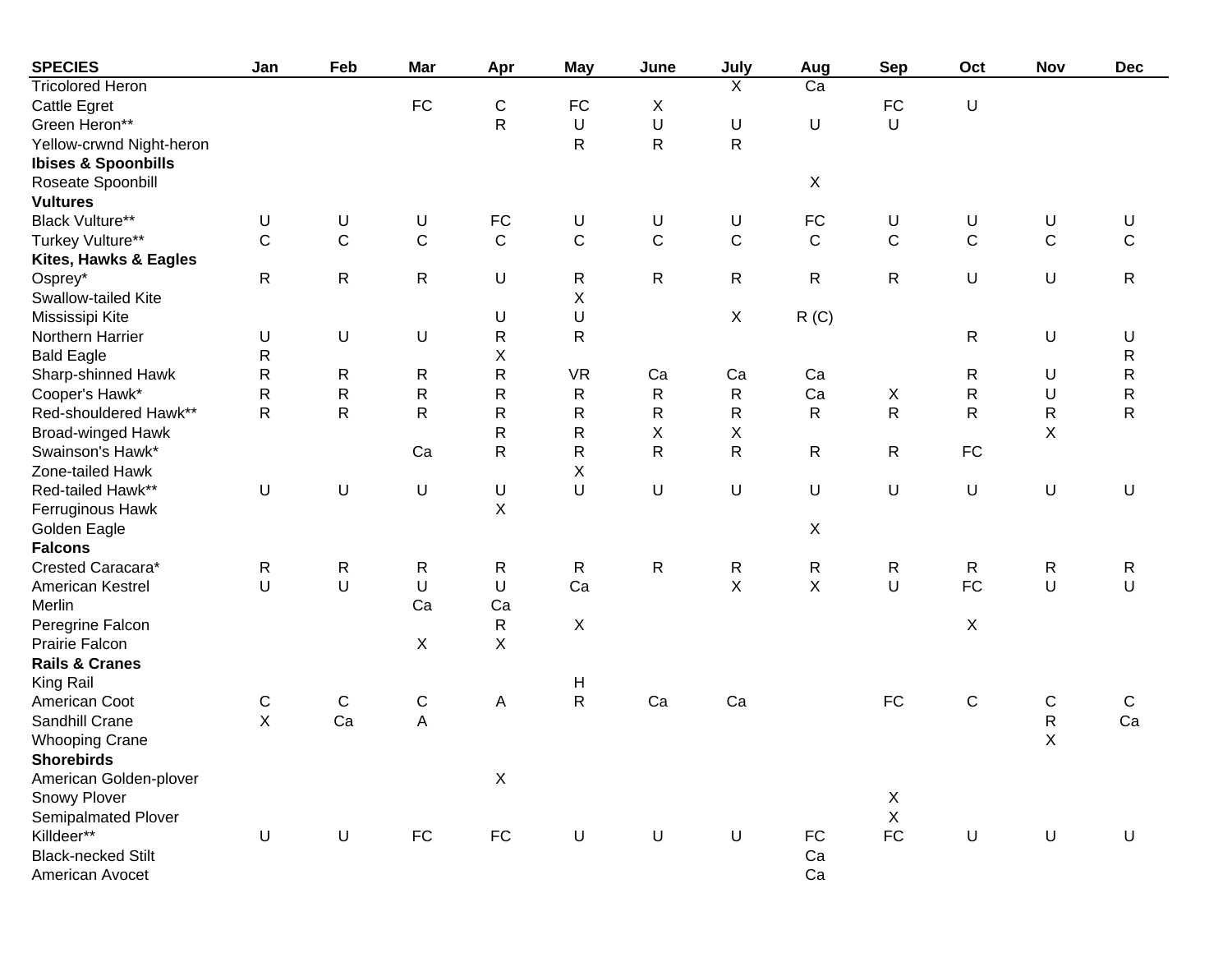| <b>SPECIES</b>               | Jan          | Feb         | Mar                     | Apr            | <b>May</b>                | June         | July           | Aug                     | <b>Sep</b>                | Oct            | Nov            | <b>Dec</b>   |
|------------------------------|--------------|-------------|-------------------------|----------------|---------------------------|--------------|----------------|-------------------------|---------------------------|----------------|----------------|--------------|
| <b>Greater Yellowlegs</b>    |              |             | $\overline{\mathsf{R}}$ | $\overline{R}$ | $\overline{X}$            |              | $\overline{R}$ | $\overline{\mathsf{R}}$ | $\overline{R}$            | $\overline{R}$ | $\overline{R}$ |              |
| Lesser Yellowlegs            |              |             |                         | ${\sf R}$      | $\boldsymbol{\mathsf{X}}$ |              |                | X                       | ${\sf R}$                 | $\mathsf{R}$   |                |              |
| Solitary Sandpiper           |              |             |                         | ${\sf R}$      |                           |              |                | U                       | U                         |                |                |              |
| Willet                       |              |             |                         |                |                           |              | X              | X                       | X                         |                |                |              |
| Spotted Sandpiper            |              |             |                         | U              | U                         |              | $\mathsf R$    | U                       | U                         | $\sf U$        | ${\sf R}$      |              |
| <b>Upland Sandpiper</b>      |              |             | R                       | $\sf U$        | $\sf U$                   | ${\sf R}$    |                |                         |                           |                |                |              |
| Long-billed Curlew           |              |             | X                       |                |                           | $\mathsf X$  | $\mathsf X$    |                         | $\mathsf X$               |                |                |              |
| Hudsonian Godwit             |              |             |                         |                |                           |              |                |                         |                           |                |                |              |
| <b>Marbled Godwit</b>        |              |             |                         |                |                           |              |                |                         | $\mathsf X$               |                |                |              |
| <b>Red Knot</b>              |              |             |                         |                | $\mathsf X$               |              |                |                         |                           |                |                |              |
| Western Sandpiper            |              |             |                         |                |                           |              |                |                         | $\boldsymbol{\mathsf{X}}$ |                |                |              |
| Semipalmated Sandpiper       |              |             |                         |                |                           |              |                |                         | X                         |                |                |              |
| Least Sandpiper              |              |             | R                       | $\mathsf R$    | ${\sf R}$                 |              |                |                         | ${\sf FC}$                |                |                |              |
| White-rumped Sandpiper       |              |             |                         |                | $\boldsymbol{\mathsf{X}}$ | X            |                |                         |                           |                |                |              |
| <b>Baird's Sandpiper</b>     |              |             |                         | R              |                           |              |                |                         | U                         |                |                |              |
| Pectoral Sandpiper           |              |             |                         |                | ${\sf R}$                 |              |                | ${\sf FC}$              | ${\sf R}$                 |                |                |              |
| <b>Stilt Sandpiper</b>       |              |             |                         |                |                           |              |                |                         | X                         |                |                |              |
| Short-billed Dowitcher       |              |             |                         |                |                           |              |                |                         |                           |                |                |              |
| Long-billed Dowitcher        |              |             |                         |                |                           |              |                |                         | R                         |                |                |              |
| <b>Wilson's Snipe</b>        |              |             | ${\sf R}$               | U              | ${\sf R}$                 |              |                |                         | ${\sf R}$                 | ${\sf R}$      | $\cup$         |              |
| American Woodcock            | $\mathsf X$  | X           |                         |                | $\mathsf X$               |              |                |                         |                           |                |                | $\mathsf{X}$ |
| Wilson's Phalarope           |              |             |                         | $\mathsf X$    | $\boldsymbol{\mathsf{X}}$ |              |                |                         | X                         |                |                |              |
| <b>Gulls &amp; Terns</b>     |              |             |                         |                |                           |              |                |                         |                           |                |                |              |
| Franklin's Gull              |              |             |                         | FC             | $\sf U$                   |              |                |                         |                           | $\mathsf X$    |                |              |
|                              |              |             |                         | $\mathsf X$    |                           |              |                |                         |                           |                |                |              |
| Laughing Gull                | $\sf U$      | $\sf U$     |                         | ${\sf R}$      |                           |              |                |                         |                           |                |                |              |
| <b>Bonaparte's Gull</b>      | <b>FC</b>    | FC          | $\sf U$<br>FC           | U              |                           |              |                |                         |                           | $\sf U$        | U              | U<br>U       |
| Ring-billed Gull             |              |             |                         |                |                           |              |                |                         |                           |                | $\mathsf{R}$   | ${\sf R}$    |
| <b>Herring Gull</b>          | $\mathsf{R}$ |             |                         |                |                           |              |                |                         |                           |                |                |              |
| Caspian Tern                 | $\mathsf C$  |             |                         |                | ${\sf FC}$                |              |                |                         |                           | ${\sf R}$      | ${\sf FC}$     | $\mathbf C$  |
| Forster's Tern<br>Least Tern |              | $\mathsf C$ | $\mathsf C$             | $\mathsf C$    |                           |              |                |                         |                           |                |                |              |
|                              |              |             |                         |                |                           |              |                |                         |                           |                |                |              |
| <b>Black Tern</b>            |              |             |                         |                | $\boldsymbol{\mathsf{X}}$ |              |                |                         |                           |                |                |              |
| <b>Pigeons &amp; Doves</b>   |              |             |                         |                |                           |              |                |                         |                           |                |                |              |
| Rock Pigeon**                | C            | $\mathsf C$ | $\mathsf C$             | C              | C                         | $\mathsf C$  | $\mathsf{C}$   | C                       | C                         | ${\bf C}$      | $\mathsf{C}$   | $\mathsf C$  |
| Eurasian Collared-dove**     | ${\sf R}$    | ${\sf R}$   | $\mathsf{R}$            | $\mathsf R$    | ${\sf R}$                 | ${\sf R}$    | ${\sf R}$      | ${\sf R}$               | ${\sf R}$                 | ${\sf R}$      | ${\sf R}$      | ${\sf R}$    |
| White-winged Dove**          | $\mathsf C$  | $\mathsf C$ | $\mathsf C$             | $\mathsf C$    | $\mathsf{C}$              | $\mathsf{C}$ | $\mathsf C$    | $\mathsf C$             | $\mathsf C$               | $\mathsf C$    | $\mathbf C$    | $\mathsf C$  |
| Mourning Dove**              | $\mathsf{C}$ | $\mathsf C$ | $\mathsf C$             | $\mathsf C$    | $\mathsf{C}$              | $\mathsf{C}$ | $\mathsf C$    | $\mathsf C$             | $\mathsf C$               | $\mathsf C$    | A              | $\mathsf C$  |
| Inca Dove**                  | $\mathsf R$  | ${\sf R}$   | $\mathsf{R}$            | ${\sf R}$      | R                         | ${\sf R}$    | R              | R                       | $\mathsf R$               | $\mathsf{R}$   | $\mathsf{R}$   | $\mathsf R$  |
| Common Ground-dove**         |              |             |                         | <b>VR</b>      | R                         | $\mathsf{R}$ | R              |                         |                           |                |                |              |
| <b>Parrots</b>               |              |             |                         |                |                           |              |                |                         |                           |                |                |              |
| Monk Parakeet                |              |             |                         |                |                           | $\mathsf X$  |                |                         |                           |                |                |              |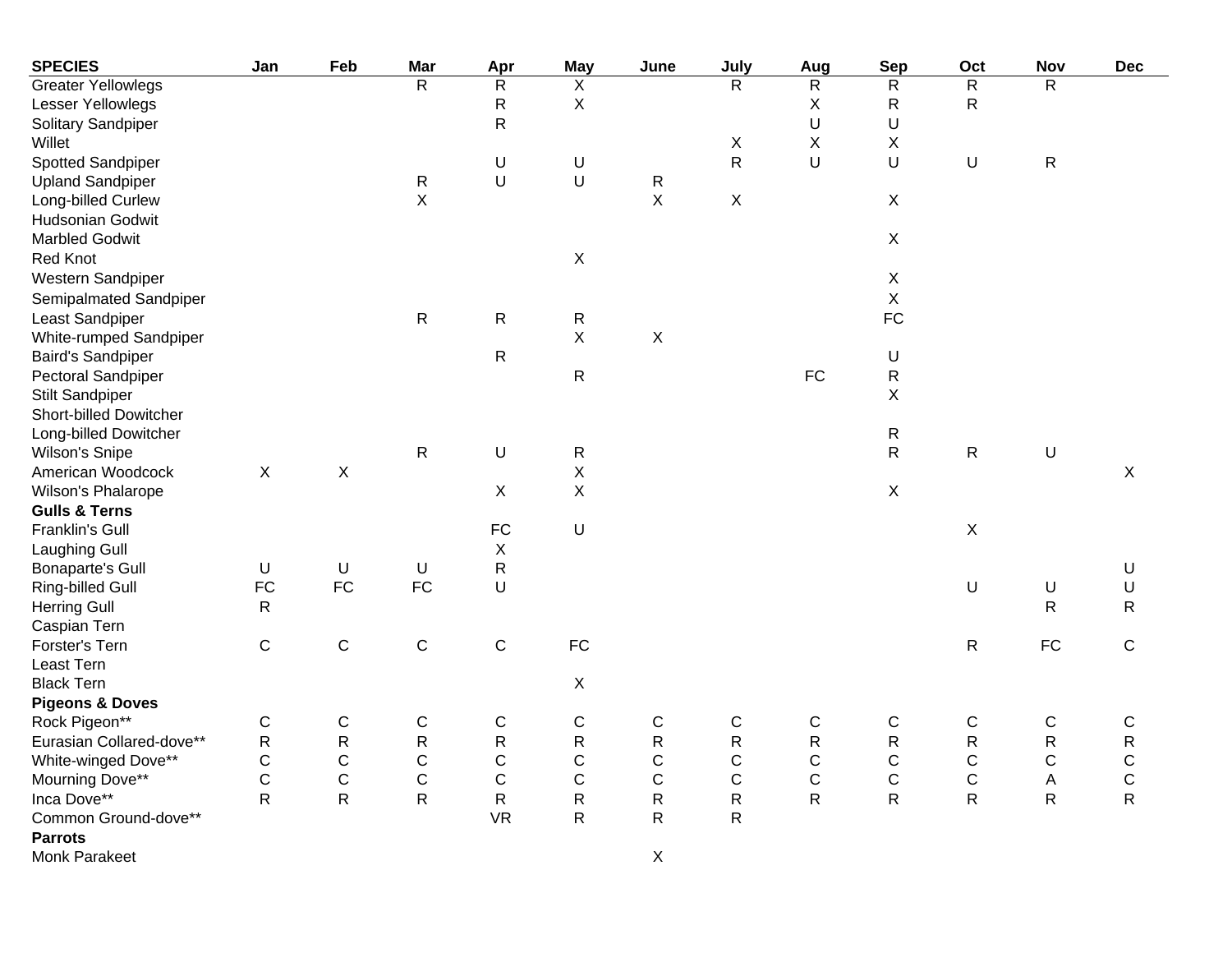| <b>SPECIES</b>                  | Jan          | Feb          | Mar          | Apr          | <b>May</b>   | June                      | July                      | Aug         | <b>Sep</b>   | Oct          | <b>Nov</b>                | <b>Dec</b>  |
|---------------------------------|--------------|--------------|--------------|--------------|--------------|---------------------------|---------------------------|-------------|--------------|--------------|---------------------------|-------------|
| <b>Cuckoos</b>                  |              |              |              |              |              |                           |                           |             |              |              |                           |             |
| <b>Black-billed Cuckoo</b>      |              |              |              |              | Ca           |                           |                           |             |              |              |                           |             |
| Yellow-billed Cuckoo**          |              |              |              | R            | <b>FC</b>    | U                         | U                         | U           | U            |              |                           |             |
| Greater Roadrunner**            | U            | U            | U            | U            | $\sf U$      | U                         | $\cup$                    | U           | U            | $\sf U$      | U                         | U           |
| Groove-billed Ani               |              |              |              | X            | X            |                           |                           |             |              |              |                           |             |
| Owls                            |              |              |              |              |              |                           |                           |             |              |              |                           |             |
| <b>Barn Owl</b>                 |              |              |              |              |              |                           |                           |             |              |              |                           |             |
| Eastern Screech-owl**           | R            | $\mathsf{R}$ | R            | R            | $\mathsf{R}$ | R                         | $\mathsf{R}$              | R           | R            | R            | R                         | R           |
| Great Horned Owl**              | $\mathsf R$  | ${\sf R}$    | $\mathsf R$  | $\mathsf{R}$ | $\mathsf{R}$ | $\mathsf{R}$              | $\mathsf R$               | $\mathsf R$ | $\mathsf{R}$ | $\mathsf{R}$ | ${\sf R}$                 | ${\sf R}$   |
| <b>Burrowing Owl</b>            | $\mathsf{R}$ | $\mathsf{R}$ | R            |              |              |                           |                           |             |              |              | $\mathsf{R}$              | $\mathsf R$ |
| Barred Owl*                     |              |              |              | X            | Ca           | X                         |                           |             |              |              |                           |             |
| Long-eared Owl                  |              |              |              |              | X            |                           |                           |             |              |              |                           |             |
| Short-eared Owl                 |              |              |              |              |              |                           |                           |             |              |              | $\mathsf X$               |             |
| <b>Nightjars &amp; Swifts</b>   |              |              |              |              |              |                           |                           |             |              |              |                           |             |
| Common Nighthawk**              |              |              |              | R            | <b>FC</b>    | FC                        | ${\sf FC}$                | ${\sf FC}$  | $\mathsf{R}$ |              |                           |             |
| Common Poorwill*                |              |              | X            | Χ            | Ca           |                           |                           |             |              |              | $\boldsymbol{\mathsf{X}}$ |             |
| Chucks-will's-widow**           |              |              |              | U            | U            | U                         | U                         |             |              |              |                           |             |
| Chimney Swift**                 |              |              | Ca           | $\mathsf R$  | U            | U                         | U                         | U           | U            | $\mathsf R$  |                           |             |
| <b>Hummingbirds</b>             |              |              |              |              |              |                           |                           |             |              |              |                           |             |
| Ruby-thrtd Hummingbird*         |              |              | Χ            | <b>VR</b>    | <b>VR</b>    |                           | X                         | X           | R            |              |                           |             |
| Blck-chinned Hummingbird**      |              |              | R            | U            | $\sf U$      | U                         | $\sf U$                   | $\mathsf X$ |              |              |                           |             |
| <b>Broad-tailed Hummingbird</b> |              |              |              | X            |              |                           |                           |             |              |              |                           |             |
| Rufous Hummingbird              |              |              |              |              |              |                           |                           |             |              |              |                           |             |
| <b>Kingfishers</b>              |              |              |              |              |              |                           |                           |             |              |              |                           |             |
| Belted Kingfisher**             | $\mathsf U$  | U            | U            | U            | ${\sf R}$    | ${\sf R}$                 | R                         | $\mathsf R$ | U            | U            | U                         | U           |
| Woodpeckers                     |              |              |              |              |              |                           |                           |             |              |              |                           |             |
| Red-headed Woodpecker           |              |              |              |              |              |                           |                           |             |              |              |                           |             |
| Golden-fronted Woodpecker       |              |              |              |              | Ca           | X                         | $\boldsymbol{\mathsf{X}}$ |             |              |              |                           |             |
| Red-bellied Woodpecker**        | $\sf U$      | U            | U            | U            | $\sf U$      | U                         | U                         | U           | U            | U            | U                         | U           |
| Yellow-bellied Sapsucker        |              |              | $\mathsf{R}$ |              |              |                           |                           |             |              | R            |                           |             |
| Ladder-bckd Woodpecker**        | U            | U            | U            | U            | U            | U                         | $\sf U$                   | U           | U            | U            | U                         | U           |
| Downy Woodpecker**              | $\sf U$      | U            | U            | U            | $\sf U$      | U                         | U                         | U           | U            | $\sf U$      | U                         | U           |
| Hairy Woodpecker                |              |              |              |              | X            | X                         |                           |             |              |              |                           |             |
| Northern Flicker                | $\mathsf{R}$ | $\mathsf{R}$ | R            | Ca           | $\mathsf X$  | X                         | $\sf X$                   |             |              | $\sf U$      | $\mathsf R$               | R           |
| <b>Flycatchers</b>              |              |              |              |              |              |                           |                           |             |              |              |                           |             |
| Olive-sided Flycatcher          |              |              |              |              | $\sf U$      | $\boldsymbol{\mathsf{X}}$ |                           |             |              |              |                           |             |
| Eastern Wood-pewee*             |              |              |              | R            | U            | $\mathsf{R}$              | $\mathsf{R}$              | R           |              |              |                           |             |
| Empidonax species               |              |              |              | $\mathsf{R}$ | U            | Χ                         | R                         | U           |              |              |                           |             |
| Yellow-bellied Flycatcher       |              |              |              |              | R            | X                         | X                         | R           |              |              |                           |             |
| Acadian Flycatcher*             |              |              |              | X            | <b>VR</b>    | Ca                        | X                         | Χ           |              |              |                           |             |
| Traill's Flycatcher             |              |              |              |              | $\mathsf{R}$ | Ca                        | Ca                        | Ca          |              |              |                           |             |
| Alder Flycatcher                |              |              |              |              | R            |                           |                           |             |              |              |                           |             |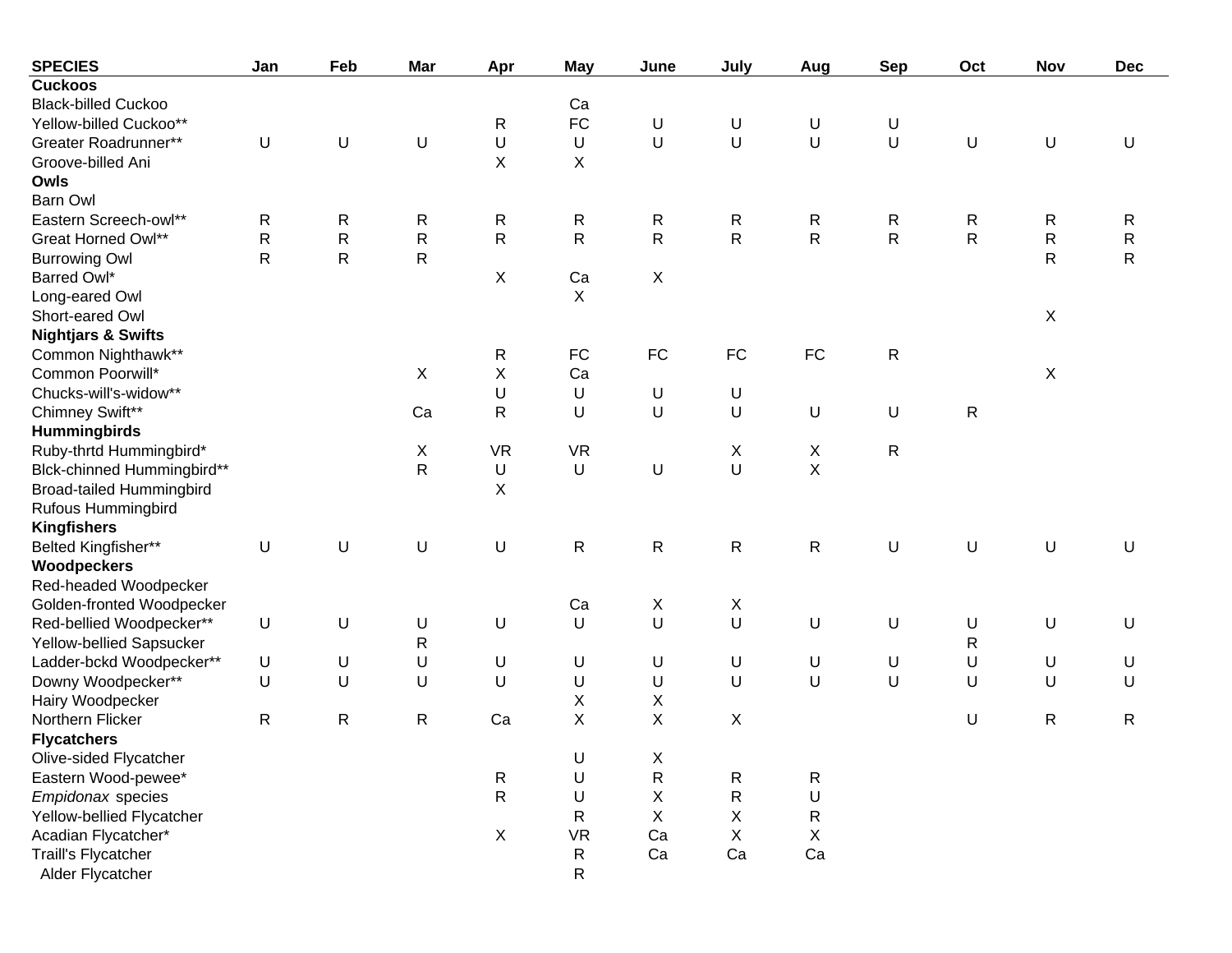| <b>SPECIES</b>                  | Jan          | Feb          | <b>Mar</b>   | Apr         | <b>May</b>     | June                      | July         | Aug          | <b>Sep</b>  | Oct                       | Nov                       | <b>Dec</b>   |
|---------------------------------|--------------|--------------|--------------|-------------|----------------|---------------------------|--------------|--------------|-------------|---------------------------|---------------------------|--------------|
| Willow Flycatcher               |              |              |              |             | $\overline{R}$ |                           |              |              |             |                           |                           |              |
| Least Flycatcher                |              |              |              | R           | U              |                           | <b>VR</b>    | R            | R           |                           |                           |              |
| Eastern Phoebe*                 | U            | $\sf U$      | U            | U           | $\mathsf{R}$   | $\mathsf{R}$              | $\mathsf{R}$ | $\mathsf{R}$ | R           | FC                        | $\cup$                    | U            |
| Say's Phoebe                    |              |              |              | X           |                |                           |              |              |             |                           |                           |              |
| Vermilion Flycatcher*           |              |              |              | X           | X              | X                         |              |              |             |                           |                           |              |
| Ash-throated Flycatcher**       |              |              | $\mathsf{R}$ | U           | $\sf U$        | U                         | U            | X            |             |                           |                           |              |
| Great-crested Flycatcher**      |              |              |              | U           | U              | U                         | U            | $\mathsf{R}$ |             |                           |                           |              |
| <b>Great Kiskadee</b>           |              |              |              |             |                | X                         |              |              |             |                           |                           |              |
| Western Kingbird**              |              |              |              | U           | <b>FC</b>      | FC                        | ${\sf FC}$   |              |             |                           |                           |              |
| Eastern Kingbird*               |              |              |              | $\mathsf R$ | $\sf U$        | $\boldsymbol{\mathsf{X}}$ |              |              |             |                           |                           |              |
| Scissor-tailed Flycatcher**     |              |              | U            | <b>FC</b>   | FC             | FC                        | <b>FC</b>    | FC           | $\mathsf C$ | $\sf U$                   | $\mathsf{R}$              |              |
| <b>Shrikes</b>                  |              |              |              |             |                |                           |              |              |             |                           |                           |              |
| Loggerhead Shrike**             | $\sf U$      | $\sf U$      | U            | U           | U              | $\sf U$                   | U            | U            | U           | $\sf U$                   | $\cup$                    | $\sf U$      |
| <b>Vireos</b>                   |              |              |              |             |                |                           |              |              |             |                           |                           |              |
| White-eyed Vireo**              |              |              | C            | C           | $\mathsf C$    | C                         | C            | C            | U           | ${\sf R}$                 |                           |              |
| Bell's Vireo**                  |              |              |              | U           | U              | U                         | U            |              |             |                           |                           |              |
| Black-capped Vireo**            |              |              | U            | <b>FC</b>   | FC             | FC                        | FC           | U            | R           | $\boldsymbol{\mathsf{X}}$ |                           |              |
| Yellow-Throated Vireo*          |              |              |              |             | $\mathsf{R}$   | ${\sf R}$                 | $\mathsf{R}$ |              |             |                           |                           |              |
| <b>Blue-headed Vireo</b>        |              |              | X            | ${\sf R}$   | ${\sf R}$      | $\mathsf{R}$              |              |              | R           | ${\sf R}$                 |                           |              |
| <b>Warbling Vireo</b>           |              |              |              | R           | ${\sf R}$      |                           |              |              | R           |                           |                           |              |
| Philadelphia Vireo              |              |              |              |             | $\sf X$        |                           |              |              |             |                           |                           |              |
| Red-eyed Vireo**                |              |              |              | U           | $\sf U$        | $\sf U$                   | U            | <b>FC</b>    | U           |                           |                           |              |
| <b>Jays &amp; Crows</b>         |              |              |              |             |                |                           |              |              |             |                           |                           |              |
| Blue Jay**                      | U            | $\sf U$      | U            | U           | $\sf U$        | U                         | U            | U            | U           | $\sf U$                   | U                         | U            |
| Western Scrub-jay**             | U            | $\sf U$      | U            | U           | $\cup$         | $\mathsf U$               | $\sf U$      | U            | U           | U                         | U                         | U            |
| American Crow**                 | $\mathsf{C}$ | $\mathsf{C}$ | FC           | <b>FC</b>   | FC             | FC                        | <b>FC</b>    | <b>FC</b>    | <b>FC</b>   | $\mathsf{C}$              | $\mathsf{C}$              | $\mathsf{C}$ |
| Common Raven                    |              |              |              | Ca          | $\mathsf{X}$   | X                         |              |              |             |                           |                           |              |
| Larks                           |              |              |              |             |                |                           |              |              |             |                           |                           |              |
| Horned Lark*                    | A            | A            | A            | U           | $\sf U$        | $\sf U$                   | U            | U            | U           | $\boldsymbol{\mathsf{A}}$ | Α                         | A            |
| <b>Swallows</b>                 |              |              |              |             |                |                           |              |              |             |                           |                           |              |
| Purple Martin**                 |              | $\mathsf{R}$ | R            | R           | R              | $\mathsf{R}$              | R            |              |             |                           |                           |              |
| Tree Swallow*                   |              |              | ${\sf R}$    | ${\sf R}$   | $\mathsf R$    | ${\sf R}$                 |              | X            |             |                           |                           |              |
| N Rough-winged Swallow**        |              |              | $\mathsf R$  | R           | R              | ${\sf R}$                 | $\mathsf{R}$ |              |             | $\boldsymbol{\mathsf{X}}$ |                           |              |
| Bank Swallow*                   |              |              |              |             | R              |                           |              |              |             |                           |                           |              |
| Cliff Swallow**                 |              |              | $\mathsf C$  | Α           | Α              | Α                         | A            | Α            |             |                           |                           |              |
| Cave Swallow**                  |              | R            | U            | U           | U              | U                         | U            | U            | U           |                           | $\boldsymbol{\mathsf{X}}$ |              |
| Barn Swallow**                  |              |              | U            | U           | U              | U                         | U            | U            | <b>FC</b>   | $\mathbf C$               |                           |              |
| <b>Titmice &amp; Chickadees</b> |              |              |              |             |                |                           |              |              |             |                           |                           |              |
| Carolina Chickadee**            | <b>FC</b>    | <b>FC</b>    | <b>FC</b>    | <b>FC</b>   | <b>FC</b>      | <b>FC</b>                 | <b>FC</b>    | <b>FC</b>    | <b>FC</b>   | <b>FC</b>                 | FC                        | ${\sf FC}$   |
| <b>Tufted Titmouse</b>          |              |              |              |             |                |                           | X            |              |             |                           |                           |              |
| Black-crested Titmouse**        | <b>FC</b>    | <b>FC</b>    | <b>FC</b>    | <b>FC</b>   | <b>FC</b>      | <b>FC</b>                 | <b>FC</b>    | <b>FC</b>    | <b>FC</b>   | <b>FC</b>                 | FC                        | FC           |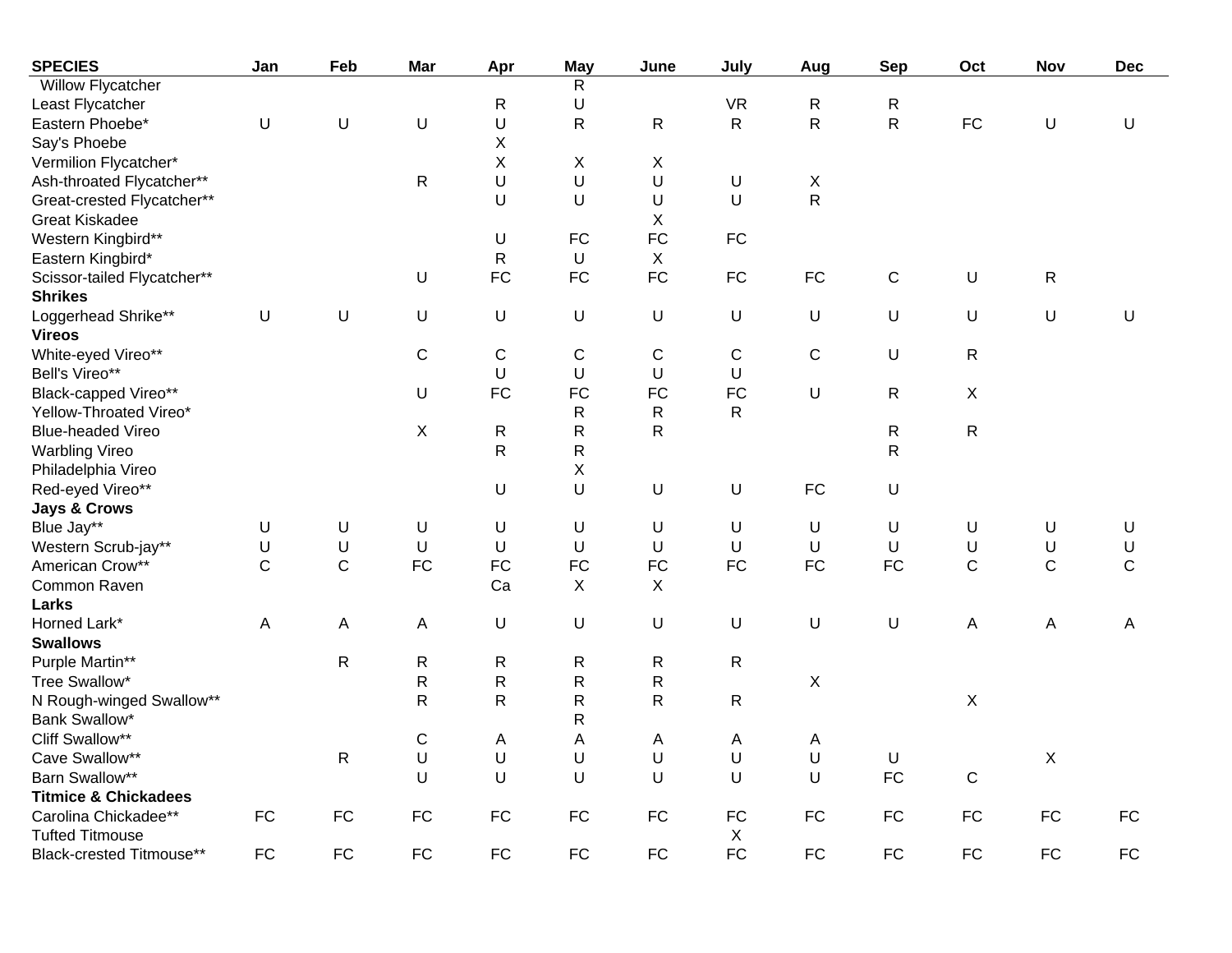| <b>SPECIES</b>                            | Jan                       | Feb          | Mar          | Apr          | <b>May</b>                | June                      | July        | Aug         | <b>Sep</b>   | Oct         | Nov          | <b>Dec</b>                |
|-------------------------------------------|---------------------------|--------------|--------------|--------------|---------------------------|---------------------------|-------------|-------------|--------------|-------------|--------------|---------------------------|
| <b>Bushtit, Nuthatches &amp; Creepers</b> |                           |              |              |              |                           |                           |             |             |              |             |              |                           |
| <b>Bushtit</b>                            |                           |              |              |              | X                         | $\boldsymbol{\mathsf{X}}$ |             | X           |              |             |              |                           |
| <b>Red-breasted Nuthatch</b>              |                           |              | X            | <b>VR</b>    | Ca                        |                           |             |             |              |             |              |                           |
| <b>Brown Creeper</b>                      |                           |              |              | Ca           | Ca                        |                           |             |             |              |             |              |                           |
| <b>Wrens</b>                              |                           |              |              |              |                           |                           |             |             |              |             |              |                           |
| Rock Wren                                 |                           |              |              |              |                           | X                         |             |             |              |             |              |                           |
| Canyon Wren**                             | U                         | U            | U            | U            | U                         | U                         | U           | U           | U            | U           | U            | U                         |
| Carolina Wren**                           | <b>FC</b>                 | <b>FC</b>    | FC           | <b>FC</b>    | <b>FC</b>                 | <b>FC</b>                 | <b>FC</b>   | <b>FC</b>   | <b>FC</b>    | <b>FC</b>   | <b>FC</b>    | <b>FC</b>                 |
| Bewick's Wren**                           | <b>FC</b>                 | <b>FC</b>    | FC           | <b>FC</b>    | <b>FC</b>                 | <b>FC</b>                 | <b>FC</b>   | ${\sf FC}$  | <b>FC</b>    | <b>FC</b>   | FC           | <b>FC</b>                 |
| House Wren                                |                           |              | R            | U            | $\mathsf{R}$              |                           |             |             | $\mathsf{R}$ | U           | U            |                           |
| Winter Wren                               |                           |              |              |              |                           |                           |             |             |              |             |              |                           |
| Marsh Wren                                |                           |              |              |              | $\mathsf X$               |                           |             |             |              |             | X            |                           |
| <b>Kinglets &amp; Gnatcatchers</b>        |                           |              |              |              |                           |                           |             |             |              |             |              |                           |
| Ruby-crowned Kinglet                      | ${\sf FC}$                | FC           | FC           | U            | $\mathsf{R}$              |                           |             |             | U            | U           | ${\sf FC}$   | <b>FC</b>                 |
| Golden-crowned Kinglet                    | $\mathsf{R}$              | $\mathsf{R}$ | $\mathsf{R}$ | Ca           |                           |                           |             |             |              |             | $\mathsf{R}$ | $\mathsf{R}$              |
| Blue-gray Gnatcatcher**                   |                           |              | C            | $\mathsf C$  | $\mathsf C$               | $\mathbf C$               | ${\sf FC}$  | U           | U            | R           |              |                           |
| <b>Bluebirds</b>                          |                           |              |              |              |                           |                           |             |             |              |             |              |                           |
| Eastern Bluebird**                        | ${\sf FC}$                | FC           | <b>FC</b>    | U            | $\sf U$                   | U                         | ${\sf FC}$  | U           | $\sf U$      | FC          | FC           | <b>FC</b>                 |
| Mountain Bluebird                         | $\boldsymbol{\mathsf{X}}$ |              |              |              |                           |                           |             |             |              |             |              | $\boldsymbol{\mathsf{X}}$ |
| <b>Mimic Thrushes</b>                     |                           |              |              |              |                           |                           |             |             |              |             |              |                           |
| Gray Catbird*                             |                           | X            | X            | R            | U                         | X                         | X           |             |              |             |              |                           |
| Northern Mockingbird**                    | <b>FC</b>                 | <b>FC</b>    | FC           | <b>FC</b>    | <b>FC</b>                 | <b>FC</b>                 | <b>FC</b>   | ${\sf FC}$  | FC           | FC          | FC           | <b>FC</b>                 |
| Brown Thrasher*                           |                           |              | U            | U            | $\mathsf{R}$              |                           |             |             |              | U           | $\mathsf{R}$ |                           |
| <b>Curve-billed Thrasher</b>              |                           |              |              | X            | X                         |                           |             |             |              |             |              |                           |
| <b>Thrushes</b>                           |                           |              |              |              |                           |                           |             |             |              |             |              |                           |
| Swainson's Thrush                         |                           |              | X            | R            | ${\sf R}$                 |                           |             |             |              |             |              |                           |
| Gray-cheeked Thrush                       |                           |              |              |              | Χ                         |                           |             |             |              |             |              |                           |
| Hermit Thrush                             |                           |              | R            | R            | Χ                         |                           |             |             |              |             | $\mathsf{R}$ |                           |
| Wood Thrush                               |                           |              |              | Χ            | X                         |                           |             |             |              |             |              |                           |
| American Robin*                           | $\mathbf C$               | $\mathsf C$  | $\mathsf C$  | R            | Ca                        | Ca                        | Ca          |             |              | $\mathsf R$ | Α            | $\mathbf C$               |
| <b>Townsend's Solitaire</b>               |                           |              | X            |              |                           |                           |             |             |              |             |              |                           |
| <b>Starlings</b>                          |                           |              |              |              |                           |                           |             |             |              |             |              |                           |
| European Starling**                       | $\mathsf{C}$              | $\mathsf C$  | C            | $\mathsf C$  | $\mathsf C$               | $\mathbf C$               | $\mathbf C$ | $\mathsf C$ | $\mathsf C$  | $\mathsf C$ | $\mathsf C$  | C                         |
| <b>Pipits</b>                             |                           |              |              |              |                           |                           |             |             |              |             |              |                           |
| American Pipit                            | C                         | C            | C            | U            | $\boldsymbol{\mathsf{X}}$ |                           |             |             |              | U           | С            | C                         |
| Sprague's Pipit                           |                           |              | X            |              |                           |                           |             |             | X            |             |              |                           |
| <b>Waxwings</b>                           |                           |              |              |              |                           |                           |             |             |              |             |              |                           |
| Cedar Waxwing                             | $\mathsf C$               | ${\bf C}$    | $\mathsf C$  | ${\bf C}$    | $\mathsf C$               | $\mathsf X$               |             |             |              |             | $\mathbf C$  | $\mathbf C$               |
| <b>Warblers</b>                           |                           |              |              |              |                           |                           |             |             |              |             |              |                           |
| <b>Blue-winged Warbler</b>                |                           |              |              |              |                           |                           |             | $\mathsf X$ |              |             |              |                           |
| Tennessee Warbler                         |                           |              |              | $\mathsf{R}$ | $\mathsf{R}$              | $\boldsymbol{X}$          |             |             |              |             |              |                           |
| Orange-crowned Warbler                    | U                         | $\mathsf U$  | U            | ${\sf FC}$   | ${\sf R}$                 |                           |             |             |              | $\sf U$     | $\sf U$      | $\cup$                    |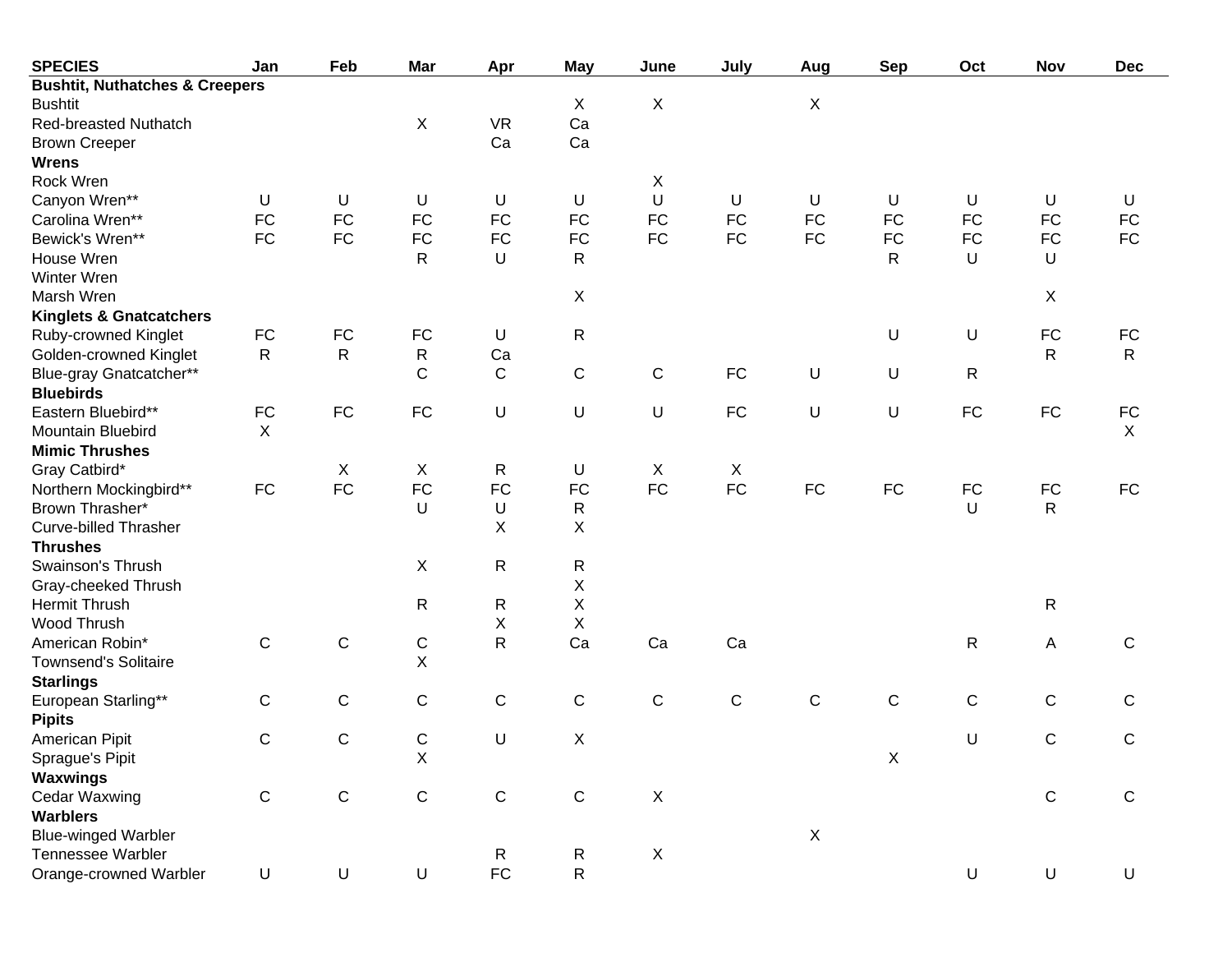| <b>SPECIES</b>                  | Jan        | Feb        | Mar          | Apr          | May          | June       | July           | Aug          | <b>Sep</b>   | Oct          | Nov          | <b>Dec</b> |
|---------------------------------|------------|------------|--------------|--------------|--------------|------------|----------------|--------------|--------------|--------------|--------------|------------|
| Nashville Warbler               |            |            | $\mathsf{R}$ | U            | U            | X          | X              |              | U            | U            |              |            |
| Northern Parula                 |            |            |              | $\mathsf{R}$ | R            |            | $\pmb{\times}$ | X            |              |              |              |            |
| <b>Yellow Warbler</b>           |            |            |              | ${\sf R}$    | U            |            |                | U            | U            |              |              |            |
| <b>Chestnut-sided Warbler</b>   |            |            |              | ${\sf R}$    | R            |            |                |              |              |              |              |            |
| Magnolia Warbler                |            |            |              | ${\sf R}$    | R            | X          |                |              |              |              |              |            |
| Yellow-rumped Warbler           | U          | U          | FC           | $\mathsf C$  | R            |            |                |              |              | U            | $\sf U$      | $\sf U$    |
| Golden-cheeked Warbler**        |            |            | ${\sf FC}$   | <b>FC</b>    | FC           | U          | R              | X            |              |              |              |            |
| <b>Blck-thrtd Green Warbler</b> |            |            | R            | $\mathsf{R}$ | <b>VR</b>    |            |                | $\mathsf X$  |              | $\mathsf{R}$ |              |            |
| Yellow-throated Warbler         |            |            |              |              |              |            |                | $\mathsf X$  |              |              |              |            |
| <b>Blackburnian Warbler</b>     |            |            |              |              | $\mathsf R$  |            |                |              |              |              |              |            |
| Palm Warbler                    |            |            |              | X            |              |            |                |              |              |              |              |            |
| Pine Warbler                    |            |            |              |              |              |            |                |              |              |              |              | X          |
| <b>Bay-breasted Warbler</b>     |            |            |              | X            |              |            |                |              |              |              |              |            |
| <b>Prairie Warbler</b>          |            |            | X            |              |              |            |                |              |              |              |              |            |
| <b>Blackpoll Warbler</b>        |            |            |              |              | $\mathsf X$  |            |                |              |              |              |              |            |
| Cerulean Warbler                |            |            |              | X            |              |            |                |              |              |              |              |            |
| Black-and-white Warbler**       |            |            | U            | $\sf U$      | U            | ${\sf R}$  | R              | U            |              |              |              |            |
| American Redstart               |            |            |              |              | R            |            |                |              |              |              |              |            |
| Prothonotary Warbler*           |            |            |              | $\mathsf{R}$ | R            | ${\sf R}$  | R              |              |              |              |              |            |
| Ovenbird                        |            |            |              |              | $\mathsf{R}$ |            |                |              |              |              |              |            |
| Louisiana Waterthrush*          |            |            |              | $\mathsf{R}$ | $\mathsf{R}$ |            | R              | $\mathsf{R}$ | R            |              |              |            |
| <b>Mourning Warbler</b>         |            |            |              |              | ${\sf R}$    |            |                |              | $\sf X$      |              |              |            |
| MacGillivray's Warbler          |            |            |              |              | Χ            |            |                |              |              |              |              |            |
| Common Yellowthroat             |            |            |              | $\mathsf{R}$ | R            | ${\sf R}$  |                |              | U            | U            | $\mathsf{R}$ |            |
| <b>Hooded Warbler</b>           |            |            | X            | X            | Χ            |            |                |              |              |              |              |            |
| Wilson's Warbler                |            |            |              |              | $\mathsf R$  |            |                |              | $\mathsf{R}$ |              |              |            |
| Canada Warbler                  |            |            |              | $\mathsf{R}$ | R            |            |                |              |              |              |              |            |
| Yellow-breasted Chat**          |            |            |              | U            | U            | U          | U              |              |              |              |              |            |
| <b>Tanagers</b>                 |            |            |              |              |              |            |                |              |              |              |              |            |
| Summer Tanager**                |            |            |              | U            | U            | $\sf U$    | U              | $\sf U$      | U            |              |              |            |
| <b>Scarlet Tanager</b>          |            |            | X            | $\mathsf X$  |              | Χ          |                |              |              |              |              |            |
| <b>Sparrows</b>                 |            |            |              |              |              |            |                |              |              |              |              |            |
| Spotted Towhee                  | $\sf U$    | U          | FC           | <b>FC</b>    | $\mathsf{R}$ | Ca         | X              |              |              | U            | U            | U          |
| <b>Eastern Towhee</b>           |            |            | $\mathsf R$  | $\mathsf{R}$ | Ca           | X          |                |              |              |              |              |            |
| Canyon Towhee                   |            |            |              | X            | Ca           | X          |                |              |              |              |              |            |
| Cassin's Sparrow*               |            |            |              | Ca           | <b>VR</b>    | VR         | $\mathsf X$    |              |              |              |              |            |
| Rufous-crowned Sparrow**        | U          | U          | U            | $\sf U$      | $\sf U$      | U          | $\sf U$        | $\sf U$      | $\sf U$      | U            | $\sf U$      | U          |
| <b>Chipping Sparrow</b>         | U          | $\cup$     | ${\sf FC}$   | $\sf U$      | U            |            | $\mathsf X$    |              |              | $\mathsf C$  | U            | $\cup$     |
| <b>Clay-colored Sparrow</b>     |            |            |              | $\mathsf{R}$ | $\mathsf{R}$ |            |                |              |              |              |              |            |
| Field Sparrow**                 | ${\sf FC}$ | ${\sf FC}$ | ${\sf FC}$   | <b>FC</b>    | $\mathsf U$  | U          | $\sf U$        | $\sf U$      | $\sf U$      | $\sf U$      | <b>FC</b>    | FC         |
| Vesper Sparrow                  | ${\sf FC}$ | ${\sf FC}$ | $\sf U$      | $\mathsf{R}$ | Ca           |            |                |              |              | $\mathsf{R}$ | ${\sf FC}$   | ${\sf FC}$ |
| Lark Sparrow**                  |            |            | $\sf U$      | ${\sf FC}$   | ${\sf FC}$   | ${\sf FC}$ | $\mathsf C$    | ${\sf FC}$   | $\cup$       | $\mathsf U$  | $\sf U$      |            |